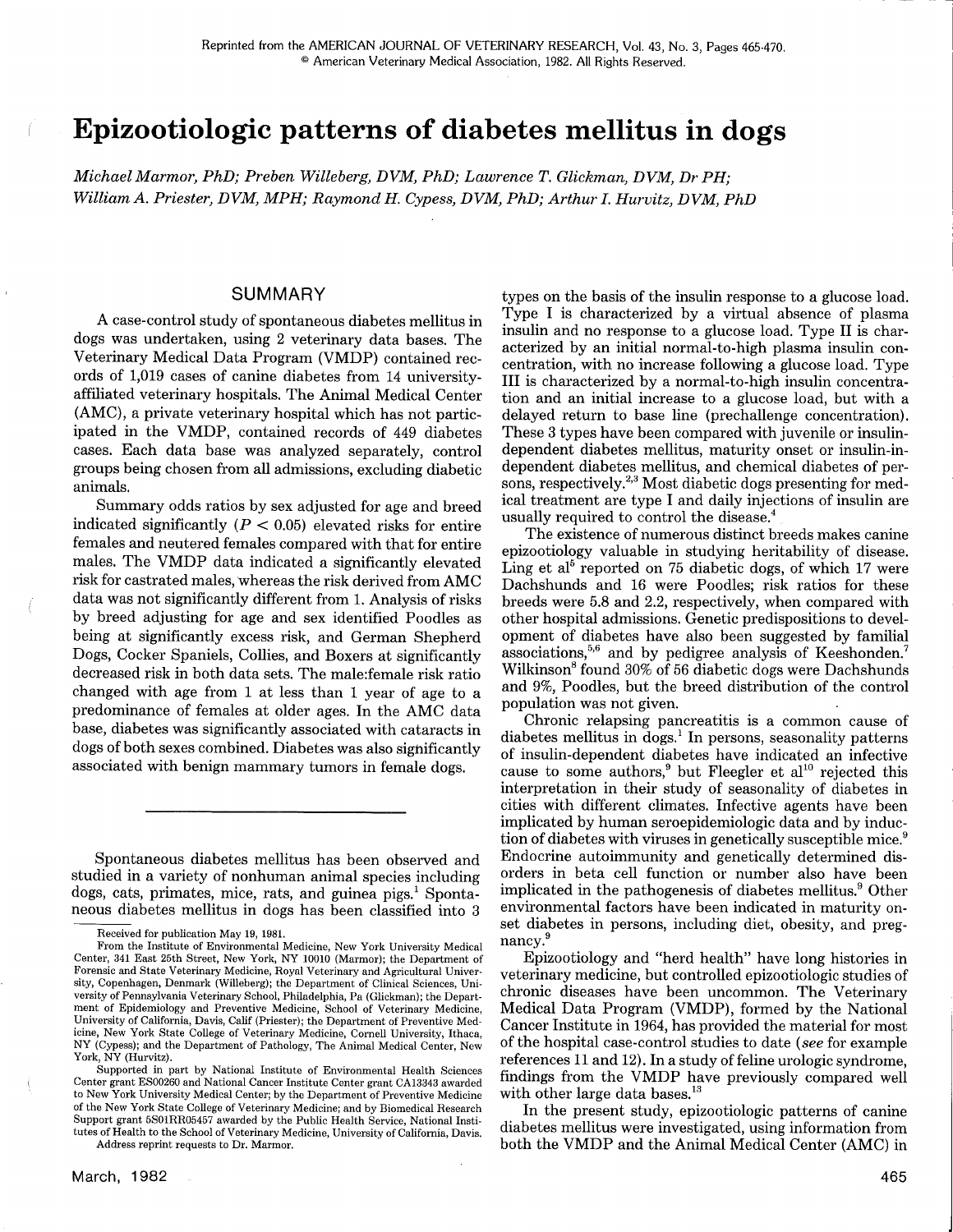New York City. The major objectives of the research were to further investigate breed, age, and sex distributions of canine diabetes mellitus and to compare findings between the 2 data sets.

#### Materials and Methods

Data on hospital admissions, including date of admission, age, sex, breed, and up to 3 diagnoses per admission, were available in computer-readable form from the VMDP for the years 1964 through 1977. Fourteen veterinary schools in the United States and Canada<sup>a</sup> participated in the VMDP during that time. The AMC, a large private veterinary hospital located in New York City, has not been a participant in the VMDP, but maintained its own computerized data retrieval system from 1969 to 1975. Included in these computerized records were demographic information and up to 3 diagnoses for each admission. The VMDP used the Standard Nomenclature for Veterinary Disease and Operation,<sup>14</sup> whereas AMC used a veterinary adaptation of the International Classification of Disease.15 Characteristics of the 2 data bases are shown in Table 1.

Records of dogs with a diagnosis of diabetes mellitus were extracted from each data set by searching for the appropriate codes in each of the 3 diagnostic fields for each hospital visit. Age, breed, sex, and neuter status (castration or oophorohysterectomy) at initial diagnosis of diabetes were obtained by finding the earliest entry of diabetes in a dog's computer file. In the VMDP analyses (conducted by PW and WAP), cases and controls were drawn from both inpatient and outpatient records. The VMDP control group was compiled by extracting a random record from each nondiabetic dog's file for each year the dog was seen for any reason. The intent of this method of choosing controls was to approximate patient-years at risk, an approach which has been previously used in analyses of the VMDP data base.<sup>11,12</sup> In the AMC analyses (conducted by MM, LTG, RHC, and AIH), cases and controls were chosen from among inpatient visits only because the majority of diabetes mellitus cases were inpatients. The AMC analyses were conducted, using 2 separate control groups. The 1st control group was compiled by extracting a single random record from each nondiabetic dog's file. The 2nd control group was chosen in the same manner as was used in the VMDP analyses, ie, choosing a random record for each year each dog was seen for any reason.

Summary risk ratios and chi-square values comparing cases with controls by breed, sex, and age at initial diagnosis were calculated according to the Mantel-Haenszel method.16 Confidence intervals at 95% were calculated, using the test-based method of Miettinen.<sup>17</sup> The monthly pattern of initial AMC admissions for canine diabetes mellitus was compared with that of controls, because of a previously reported seasonal pattern in hospital admissions for juvenile diabetes in persons.<sup>10</sup> Date of initial hospital diagnosis was used as a surrogate for date of onset of diabetes in our analysis.

Medical records of 105 cases seen at the AMC in 1974 and 1975 were obtained and reviewed to ascertain the diagnostic criteria for diabetes mellitus and the relationship between time-of-onset of clinical signs and date of initial hospital diagnosis. A clinical impression of an association between cataracts and diabetes, and mammary tumors and diabetes, in this subset of AMC cases was investigated by comparing the frequencies of these diseases in cases with their frequencies in the control group chosen to be dogs diagnosed with other endocrine diseases. Of the dogs in the endocrine diseases control group, 42% (or 240) had diagnoses of hypoglycemia or insulinoma; 16% (or 88) had Cushing's syndrome; 15% (or 83) had hyperparathyroidism; 11% (or 60) had adrenal hypofunction; and 17% (or 98) had other endocrine diagnoses. This control group was chosen to obtain approximate equivalence in degree of medical attention compared with dogs with diabetes. Failure to obtain such equivalence could result in biased estimates of risk due to a greater probability of detection of secondary diseases in 1 group than in its comparison group.

#### Results

A total of 1,019 cases of canine diabetes mellitus from the VMDP and 449 from the AMC were available for analysis. The VMDP cases, drawn from records of both inpatients and clinic outpatients, constituted 0.19% of all recorded dog visits. The AMC cases constituted 1.02% of recorded inpatient visits. The higher proportional morbidity in the AMC reflected the tendency for most diabetes mellitus cases to involve inpatients and the exclusion of outpatient, clinic visits from the AMC study population. The most common initial signs among the 105 diabetic patients seen at the AMC from 1974 to 1975 are shown in Table 2. A total of 85% of cases had 3 or more of the findings listed in Table 2. Immediate events causing the owner to seek medical help were often vomiting and anorexia, which were rarely allowed to persist longer than 1 week before the dog was brought to the hospital. Polyuria and polydipsia were the signs most often recorded at presentation, but did not cause the owners to act as quickly-these signs being present for 4 or more weeks in 33% of dogs with a chart notation of this sign and its duration.

Diagnostic criteria used in AMC diabetes patients were determined by reading the selection of 105 patients' charts from the period 1974 to 1975. A total of 93% of the charts included laboratory findings of glucosuria and hypergly-

TABLE 1-Characteristics of two veterinary hospital data bases used to analyze epizootiologic patterns of canine diabetes mellitus

|                                                      | Data base                                 |                                |  |  |  |
|------------------------------------------------------|-------------------------------------------|--------------------------------|--|--|--|
| Item                                                 | Veterinary Medical Data<br>Program (VMDP) | Animal Medical<br>Center (AMC) |  |  |  |
| No. of participating institutions                    | 14                                        |                                |  |  |  |
| Location of institutions                             | United States & Canada                    | New York City                  |  |  |  |
| Disease coding system                                | <b>SNVDO</b>                              | ICD                            |  |  |  |
| Period covered                                       | 1964-1977                                 | 1969-1975                      |  |  |  |
| Reference populations                                |                                           |                                |  |  |  |
| $Doq-yr$                                             | 530.170                                   | 44.172                         |  |  |  |
| Dogs                                                 | 399,403                                   | 36,283                         |  |  |  |
| No. of diabetes cases                                | 1.019                                     | 449                            |  |  |  |
| Diabetes mellitus proportional<br>morbidity rate (%) | $0.19*$                                   | $1.02+$                        |  |  |  |

\* Proportional morbidity as percentage of inpatient plus outpatient clinic visits t Proportional morbidity as percentage of inpatient visits.

SNVDO = Standard Nomenclature of Veterinary Diseases and Operations. ICD = International Classification of Disease.

TABLE 2--Presence and duration of signs before initial diagnosis of diabetes mellitus was made: 105 dogs, AMC, 1974-1975

|             | No. of dogs<br>whose case              | No. of dogs<br>whose case<br>records  | Percentage distribution of<br>weeks duration of sign before<br>hospital admission |                     |                   |  |
|-------------|----------------------------------------|---------------------------------------|-----------------------------------------------------------------------------------|---------------------|-------------------|--|
| Sign        | records re-<br>ferred to<br>given sign | showed du-<br>ration of<br>given sign | $\leq$ 1<br>week                                                                  | $2$ to $3$<br>weeks | $\geq 4$<br>weeks |  |
| Polydipsia  | 98                                     | 74                                    | 39                                                                                | 28                  | 33                |  |
| Polyuria    | 96                                     | 78                                    | 35                                                                                | 28                  | 37                |  |
| Vomiting    | 53                                     | 47                                    | 83                                                                                | 9                   | 8                 |  |
| Lethargy    | 39                                     | 28                                    | 75                                                                                | 14                  | 11                |  |
| Anorexia    | 37                                     | 32                                    | 84                                                                                | 13                  | 3                 |  |
| Weight loss | 25                                     | 18                                    | 39                                                                                | 22                  | 39                |  |
| Diarrhea    | 13                                     | 9                                     | 78                                                                                | 22                  | 0                 |  |
| Polyphagia  | 9                                      |                                       | 0                                                                                 | 50                  | 50                |  |

a Auburn University, Colorado State University, University of California at Davis, University of Georgia, University of Guelph, University of Illinois, Iowa State University, Kansas State University, Michigan State University, University of Minnesota, University of Missouri, Ohio State University, Purdue University, and Uni-Versity of Saskatchewan.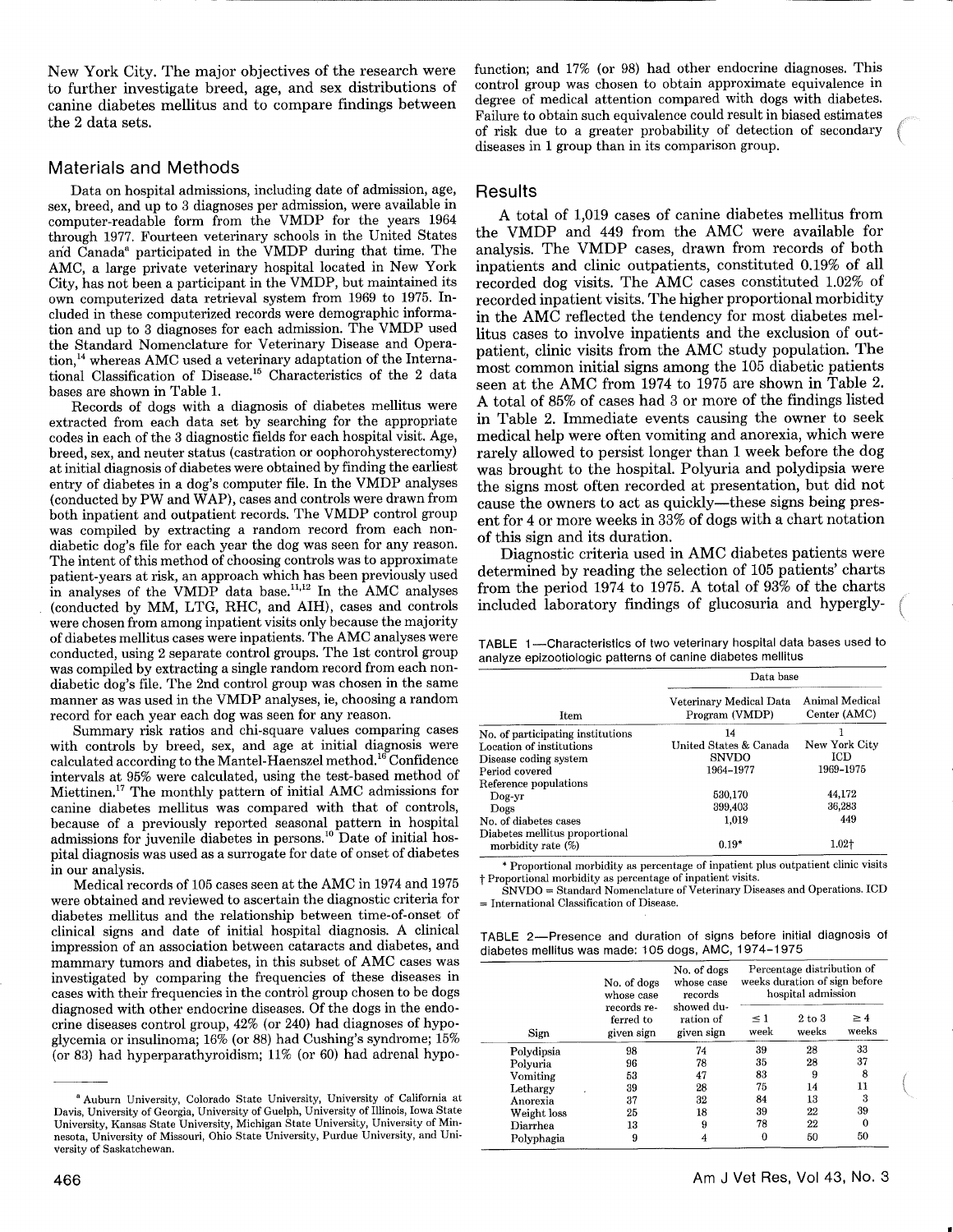cemia. The average blood glucose concentration for the cases on admission was  $421 \pm 185$  mg/dl; normal for dogs is 50 to 120 mg/dl.<sup>18</sup> Of the 1,019 VMDP cases, clinical chemistry analyses were performed for 87% and urinalysis for 74%. Specific diagnostic tests performed in AMC or VMDP cases were not recorded in the computerized data sets, but a diagnostic code of diabetes mellitus presumably reflected application of clinical standards existing at the time. Although the AMC chart review revealed records of hyperglycemia in ony 93% of the diabetes cases, such laboratory work can be assumed to have been conducted in virtually all cases. The missing 7% was probably due to lost or misfiled laboratory reports or to cases that were referred with prior laboratory work by veterinarians not associated with AMC.

Calculation of risk ratios by sex, adjusting for age and breed (Table 3), indicated that entire and neutered female dogs were at greater risk than males in both data sets. The risk ratio for castrated compared with entire males, adjusted for age and breed, differed between the AMC and VMDP data. The VMDP data base included 44 castrated males and showed a significantly elevated risk ratio (RR) of 2.17 (95% confidence limits ( $CL$ )= 1.57, 3.00). The AMC cases included only 10 castrated males and showed an adjusted RR less than 1 (RR = 0.8, 95%  $CL = 0.35, 1.89$ ), but with 95% CL overlapping those of the corresponding VMDP relative risk. Analysis of the risk ratios by sex within different breeds in the AMC data indicated that castrated male Poodles had a RR, adjusted for age, of 1.35 (95%  $CL = 0.48, 3.82$ ). Castrated males in all other breeds, except Poodles, were at decreased or indeterminate risk, resulting in a summary risk over all breeds of less than 1.

Because of the similarity evident in Table 3 in results from the 2 different AMC control groups, subsequent tables were constructed, using only the patient-years at risk control group selected in a similar manner to that used in the VMDP analyses. Results for the 2 control groups were in good agreement for all analyses.

The age distribution of cases of canine diabetes mellitus at the time of initial diagnosis is shown in Table 4. The agespecific risks shown in columns (c) and (g) indicated an increasing risk of diabetes with age, compared with the risk for hospital admission for other diagnoses. The risk ap-

TABLE 5--Risk ratios by breed for canine diabetes mellitus, adjusted for age and sex

|                                                                                                  |                                             | <b>VMDP</b>                          |                                                         | AMC                                                 |                                          |                                                         |
|--------------------------------------------------------------------------------------------------|---------------------------------------------|--------------------------------------|---------------------------------------------------------|-----------------------------------------------------|------------------------------------------|---------------------------------------------------------|
| <b>Breed</b>                                                                                     | No. of<br>cases                             | $_{\rm RR}$                          | $95\%$ CL                                               | No. of<br>cases                                     | $_{\rm RR}$                              | 95% CL                                                  |
| Keeshond<br>Alaskan Malamute<br>Schipperke<br>Finnish Spitz                                      | 12<br>7<br>6<br>6                           | $8.0*$<br>$5.2*$<br>$4.9*$<br>$3.6*$ | (4.8, 13.3)<br>(2.4, 10.8)<br>(2.1, 11.1)<br>(1.5, 8.4) | 0<br>0<br>0<br>$\theta$                             | ----                                     |                                                         |
| Puli<br>Cairn Terrier<br><b>Miniature Pinscher</b><br><b>Manchester Terrier</b>                  | $\boldsymbol{2}$<br>8<br>0<br>22            | 3.3<br>2.2<br>$ -$<br>$3.4*$         | (0.4, 27.5)<br>(0.97, 4.5)<br>$---$<br>(2.3, 5.2)       | 5<br>3<br>$\overline{4}$<br>1                       | $4.8*$<br>$4.1+$<br>$3.6 +$<br>$1.2\,$   | (1.8, 12.8)<br>(1.0, 16.7)<br>(1.1, 11.9)<br>(0.4, 3.4) |
| Miniature Schnauzer<br>Fox Terrier<br>Poodle, unspecified<br>Mini/Toy Poodle                     | 44<br>33<br>210                             | $2.6*$<br>$1.9*$<br>----<br>$1.6*$   | (1.9, 3.5)<br>(1.3, 2.6)<br>----<br>(1.4, 1.8)          | 18<br>13<br>180                                     | 1.0<br>1.2<br>$2.0*$                     | (0.8, 1.2)<br>(0.6, 2.5)<br>(1.6, 2.3)                  |
| <b>Standard Poodle</b><br><b>English Springer Spaniel</b><br>Terrier, unspecified<br>Mixed breed | 18<br>11<br>263                             | 1.2<br>1.4<br>1.1 <sub>†</sub>       | (0.7, 2.0)<br>(0.7, 2.9)<br>(1.0, 1.3)                  | 5<br>10<br>106                                      | $4.7*$<br>1.4<br>1.0                     | (1.7, 13.0)<br>(0.6, 3.0)<br>(0.7, 1.2)                 |
| <b>Basset Hound</b><br>Chihuahua<br>Doberman Pinscher<br><b>Labrador Retriever</b>               | 10<br>29<br>11<br>$^{22}$                   | 1.1<br>1.1<br>1.0<br>0.9             | ŧ<br>(0.7, 1.6)<br>$\ddagger$<br>(0.5, 1.6)             | $\boldsymbol{2}$<br>5<br>$\overline{2}$<br>$\bf{0}$ | 0.7<br>0.5<br>0.3                        | (0.0, 27.6)<br>(0.2, 1.3)<br>(0.0, 1.4)                 |
| Beagle<br>Dachshund<br><b>Irish Setter</b><br>Cocker Spaniel                                     | 26<br>61<br>10<br>25                        | 0.8<br>0.8<br>0.7<br>0.7             | (0.5, 1.3)<br>(0.7, 1.1)<br>(0.3, 1.5)<br>(0.4, 1.0)    | 12<br>23<br>0<br>4                                  | 0.8<br>$1.2\,$<br>---<br>$0.3 +$         | (0.4, 1.6)<br>(0.7, 2.0)<br>(0.1, 0.9)                  |
| German Shepherd Dog<br>Collie<br>Pekingese<br>Boxer                                              | 23<br>8<br>$\overline{2}$<br>$\overline{2}$ | $0.3*$<br>$0.3*$<br>$0.1*$<br>$0.1*$ | (0.2, 0.5)<br>(0.1, 0.6)<br>(0.04, 0.4)<br>(0.03, 0.3)  | 9<br>2<br>$\overline{2}$<br>1                       | $0.2*$<br>$0.2 +$<br>0.5<br>$0.1\dagger$ | (0.1, 0.4)<br>(0.1, 1.0)<br>(0.08, 2.7)<br>(0.02, 0.9)  |
| All breeds combined                                                                              | 1,019                                       | 1                                    |                                                         | 449                                                 | 1                                        |                                                         |

\*  $P < 0.01$ . †  $P < 0.05$ . ‡ 95% cL indeterminate by Miettien's method.<sup>17</sup>

Data include breeds with either 10 or more cases or continuity corrected chisquare values greater than  $6.63$  ( $P < 0.01$ ) in either data base.

|                 |                              | VMDP*       |              | Control group $A^*$ |         |              | Control group B <sup>+</sup> |              |
|-----------------|------------------------------|-------------|--------------|---------------------|---------|--------------|------------------------------|--------------|
| Sex             | No. of<br>cases <sup>†</sup> | $_{\rm RR}$ | $95\%$ CL    | No. of<br>cases     | $_{RR}$ | 95% сг.      | $_{\rm RR}$                  | 95% cl       |
| Male            | 255                          |             | ----         | 155                 |         | $- - - -$    |                              | ---          |
| Castrated male  | 44                           | 2.17§       | (1.57, 3.00) | 10                  | 0.79    | (0.35, 1.81) | 0.80                         | (0.35, 1.89) |
| Female          | 387                          | 2.32\$      | (1.99, 2.70) | 186                 | 1.85    | (1.49, 2.30) | 1.878                        | (1.51, 2.32) |
| Neutered female | 332                          | 2.458       | (2.09, 2.88) | 98                  | 1.57    | (1.21, 2.05) | 1.618                        | (1.24, 2.10) |
| Total           | 1,018                        |             |              | 449                 |         |              |                              |              |

\* Control group based on a single random record per animal. † Control group based on one random record per animal per year. ‡ One case did not have the sex recorded.  $\S P < 0.01$ .

TABLE 4-Risk ratios by age and age-specific RR of males vs females for cases of canine diabetes compared with all other diagnoses

|                   |                     |                                         | <b>VMDP</b><br>AMC |                                 |                        |                                 |               |                                 |
|-------------------|---------------------|-----------------------------------------|--------------------|---------------------------------|------------------------|---------------------------------|---------------|---------------------------------|
| Age $(yr)$<br>(a) | No. of cases<br>(b) | RR (age vs<br>$7 - 9 \text{ yr}$<br>(c) | 95% cl<br>(d)      | RR (males<br>vs females)<br>(e) | No. of<br>cases<br>(f) | RR (age vs<br>$7-9$ yrs)<br>(g) | 95% cl<br>(h) | RR (males<br>vs females)<br>(i) |
| $\leq$ 1          | 15                  | $0.01*$                                 | (0.007, 0.014)     | 1.12                            | 5                      | $0.03*$                         | (0.01, 0.06)  | 1.19                            |
|                   | 9                   | $0.02*$                                 | (0.014, 0.029)     | 0.52                            | 2                      | $0.02*$                         | (0.01, 0.07)  | 0.16                            |
| $2 - 3$           | 52                  | $0.08*$                                 | (0.065, 0.099)     | 0.56                            | 9                      | $0.05*$                         | (0.04, 0.11)  | 0.40                            |
| $4 - 6$           | 194                 | $0.28*$                                 | (0.24, 0.33)       | $0.41*$                         | 80                     | $0.43*$                         | (0.37, 0.63)  | $0.53*$                         |
| $7 - 9$           | 418                 |                                         | ---                | $0.40*$                         | 158                    |                                 |               | $0.60*$                         |
| $10 - 14$         | 312                 | 1.09                                    | (0.94, 1.26)       | $0.49*$                         | 185                    | $1.30\,$                        | (0.96, 1.51)  | $0.53*$                         |
| $\geq 15$         | $\frac{14}{1}$      | 0.56 <sup>†</sup>                       | (0.32, 0.97)       | 1.31                            | 10                     | 0.72                            | (0.33, 1.44)  | 0.65                            |
| Total             | 1,014‡              |                                         |                    |                                 | 449                    |                                 |               |                                 |

\*  $P < 0.01$ .  $\dagger P < 0.05$ .  $\dagger$  Five cases were of unknown age.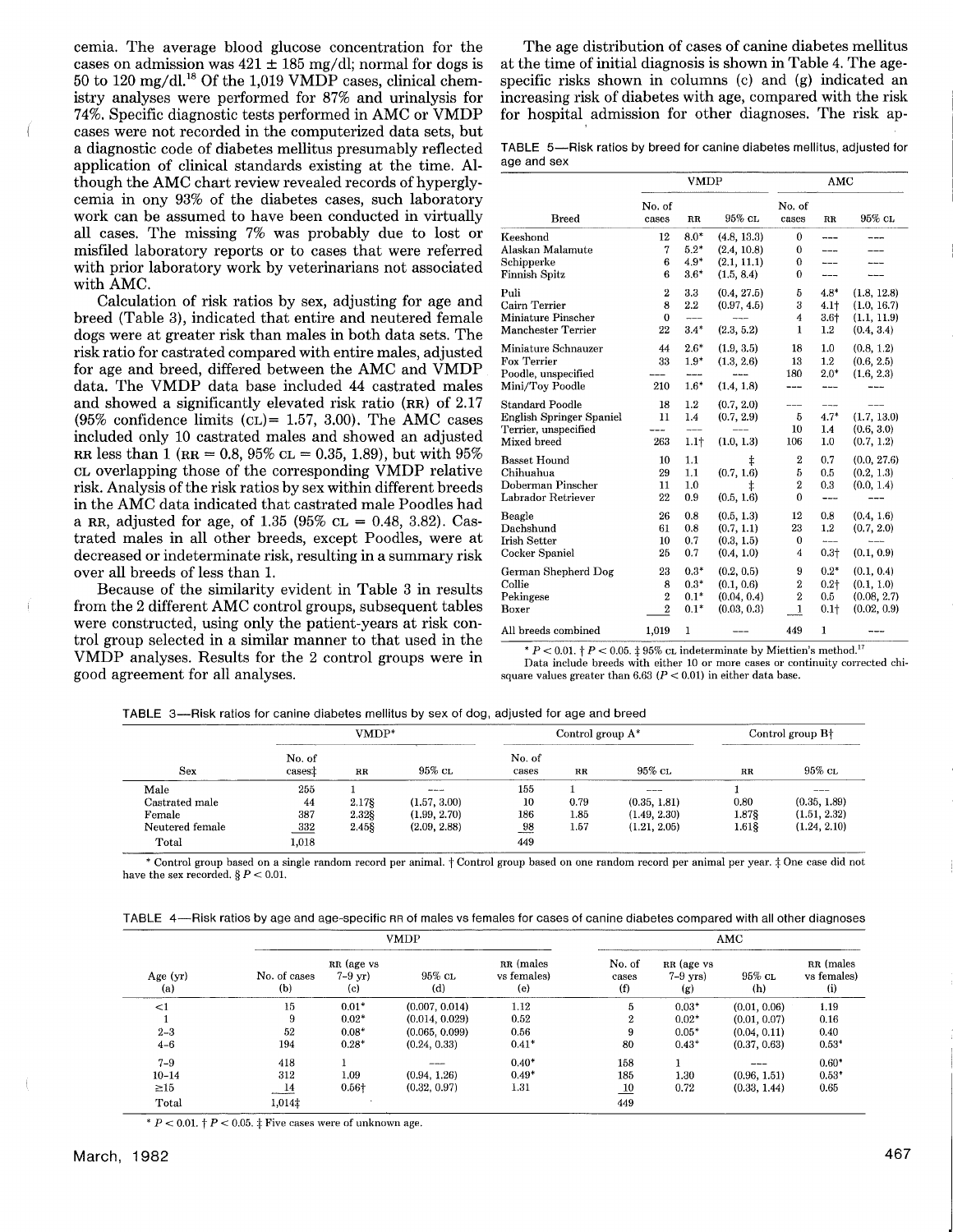peared to decline at ages 15 years or older, however, perhaps due to underdiagnosis of diabetes in older animals or to the increasing relative importance of other chronic diseases in old age. Age-specific male-to-female RR, shown in columns (e) and (i), suggested a reversal with age. The male:female RR was approximately equal to 1 at ages less than 1 year, while females predominated at older ages.

Summary relative risks by breed adjusted for age and sex (Table 5) were in agreement between the 2 data sets for most breeds, but differences emerged for some of the less popular breeds. Poodles, a popular breed representing 21% and 42% of the VMDP and AMC cases, respectively, had significantly elevated risks of 1.6 (VMDP) and 2.0 (AMC). In the VMDP, Keeshonden, Alaskan Malamutes, Shipperkes, Finnish Spitzes, Manchester Terriers, and Miniature Schnauzers were at significantly elevated risks, but were not represented or had relative risks approaching 1 in the AMC data set. Conversely, English Springer Spaniels and Miniature Pinschers had elevated risks in the AMC data, but were not at elevated risk in the VMDP data. Agreement between the 2 data sets was better with regard to low-risk breeds. Both data sets indicated that Cocker Spaniels, German Shepherd Dogs, Collies, Pekingese, and Boxers were at significantly lower risk than were all breeds combined.

Seasonal patterns of admission in the AMC cases were investigated by examining the proportion of diabetes admissions to all other hospital admissions by month. The proportion was greatest in February and lowest in July and September (Fig 1), although the overall pattern did not indicate an important seasonal influence. Previous work by Fleegler et al<sup>10</sup> showed maximum "onsets" of human juvenile diabetes in Pittsburgh in January and minimum "onsets" in June and August. Date of onset was estimated by Fleegler et al from the onset of the signs when known or from date of admission.

For the AMC cases, a comparison of the frequency of cataracts in diabetic dogs compared with the frequency in dogs diagnosed with other endocrine diseases (Table 6) revealed a significant association with a crude relative risk of 12.6 (95%  $CL = 3.8$ , 42.3) and a summary relative risk adjusted for age of 11.2 (95%  $CL = 2.6, 41.3$ ). Thirteen of 18 diagnoses of cataracts in diabetic dogs occurred at the time of or after diagnoses of diabetes, whereas 5 diagnoses of cataracts occurred before diagnoses of diabetes. The reduced number of diabetes cases in this table is due to

TABLE 6-Frequency of diagnosis of cataracts in diabetic and control dogs from the AMC

|                 | Diagnosis of cataract |     |          |
|-----------------|-----------------------|-----|----------|
| Diabetic status | Yes                   | No  | Subtotal |
| Diabetic        | 18                    | 406 | 424      |
| $Controls^*$    |                       | 567 | 569      |
| Total           | 20                    | 973 | 993      |

 $*$  Dogs with other endocrine diseases (see text),  $\dagger$  Adjusted for age by Mantel-Haenszel procedure.



Fig 1—Month of initial diagnosis of AMC canine diabetes cases ( $n = 449$ ) and estimated month of onset of human juvenile diabetes cases, Pittsburgh Children's Hospital, 1964-1974 (n = 693).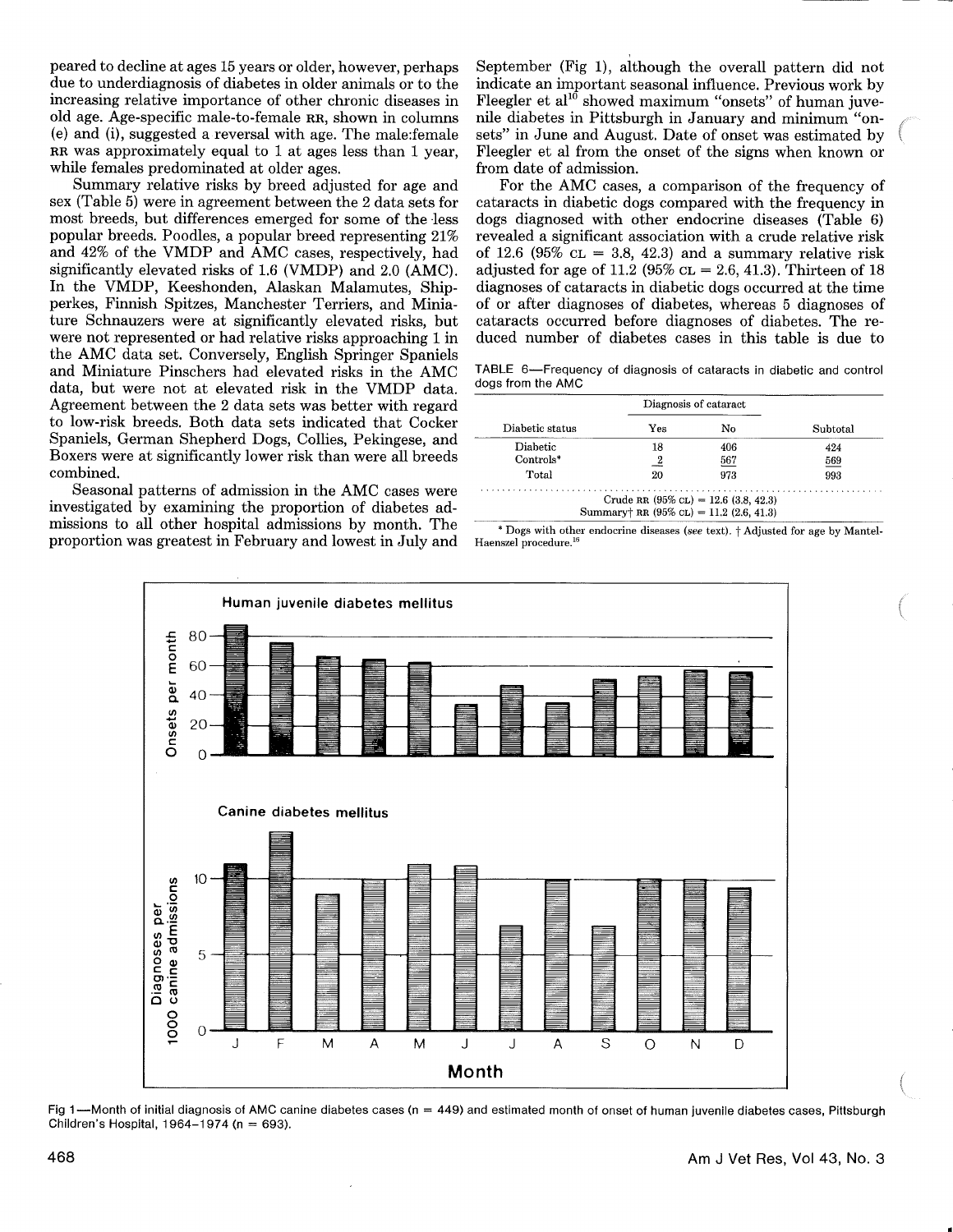TABLE 7-Frequency of diagnosis of benign mammary tumors in diabetic and control dogs from the AMC

|                 |     | Diagnosis of benign<br>mammary tumor                                                  |          |  |
|-----------------|-----|---------------------------------------------------------------------------------------|----------|--|
| Diabetic status | Yes | No                                                                                    | Subtotal |  |
| Diabetic        |     | 262                                                                                   | 269      |  |
| $Controls^*$    |     | $\overline{282}$                                                                      | 282      |  |
| Total           |     | 544                                                                                   | 551      |  |
| .               |     | Crude RR $(95\%$ CL) = 16.1 $(1.4, 191)$<br>Summary† RR $(95\%$ CL) = 5.6 (1.7, 18.2) |          |  |

\* Female dogs with other endocrine disease (see text),  $\dagger$  Adjusted for age by Mantel-Haenszel procedure.<sup>1</sup>

elimination of dogs wherein diagnoses of both cataracts and diabetes were made.

The relationship between mammary tumors and diabetes in female dogs from the AMC data base was also examined, using female dogs with other endocrine diseases as the control group. A significant association was found between benign mammary tumors and diabetes (Table 7), with a summary, age-adjusted relative risk of 5.6 (95% CL)  $= 1.7, 18.2$  calculated by incrementing each cell frequency by 0.5 because of the absence of benign mammary tumors in dogs with other endocrine diseases. There was no association found between diabetes and malignant mammary tumors ( $RR = 1.1$ ,  $\chi^2 = 0.03$ ).

## **Discussion**

In both the VMDP and AMC data bases, a number of common canine breeds including Cocker Spaniels, German hepherd Dogs, Collies, Pekingese, and Boxers appeared to

at relatively low risk for diabetes mellitus, indicating a possible genetic resistance of these breeds to diabetes or precursor diseases. Less common breeds tended to be at high risk in each of the data sets, although the specific rare breeds at high risk differed between the 2 data sets. The high risks thus may have reflected inbreeding among geographically isolated populations contributing to unusual proportional morbidity for diabetes in 1 data set or the other, but not in both data sets. Pedigree analysis of cases in high-risk breeds might help to clarify this possibility.

A suggestion of a difference between the VMDP and AMC data bases was found in the risk for diabetes mellitus among castrated males. In the AMC data base, the summary relative risk was less than 1, whereas the risk in the VMDP data base was significantly greater than 1, although the 2 confidence intervals overlapped. The reason for the possible difference was not apparent. If male hormones are protective for canine diabetes, it might be due to a difference in the average age at castration in the populations served by AMC and VMDP, respectively. Neither data set had sufficient information on age at castration to explore this possibility.

Other sex patterns were more consistent between the 2 data sets. Entire and neutered females were at increased risk in both VMDP and AMC. Also, in both data sets there was a suggestion of a change in sex ratios with age from an equal risk for males and females at younger ages to an

-cess risk for females at older ages.

The AMC cases of diabetes mellitus had a seasonal pattern with some similarity to that of admissions for juvenile diabetes in persons, peaking in the winter and declining in the summer.1° To study seasonality, we looked at the ratio of initial admissions for diabetes to all other initial admissions. Fleegler et  $al^{10}$  studied seasonality of human juvenile diabetes by considering the number of admissions by month. Therefore, their seasonal pattern may have been due, in part, to seasonal variations in all hospital admissions. Similar seasonal patterns for canine diabetes and human juvenile diabetes would suggest possible common etiologic or environmental risk factors.

The relationship between cataracts and diabetes shown in the present study is interesting in light of the association between diabetes and retinal vascular changes in persons. The relationship between diabetes and benign mammary tumors was less pronounced, but may point to some common hormonal pathways in the pathogenesis of breast cancer and diabetes.

The biochemical relationship of canine diabetes mellitus to different forms of human diabetes could not be investigated in the present research, because information on plasma insulin concentrations and glucose tolerance was lacking. Diagnoses were most often based on the presence of clinical signs and laboratory findings, including glucosuria and hyperglycemia. The majority of cases of diabetes in dogs seems to be of the insulin-dependent form, but with clinical onset in middle or older ages. Cases of insulindependent canine diabetes with onset at less than 1 year of age have been reported<sup>7,19</sup> and were found in both data bases.

In addition to our descriptive findings on diabetes, the present research demonstrates the value of working with more than 1 data set when searching for etiologic clues. Both consistency and differences between tandem analyses can contribute to better interpretation of results and suggest further areas for study. However, large data sets examined retrospectively are best used for providing clues, rather than testing etiologic hypotheses. Questions raised by this study should be further explored using genetic, biochemical, and epizootiologic techniques in populations of dogs with spontaneous diabetes mellitus.

#### References

1. Andrews EJ, Ward BC, Altman NH: Spontaneous Animal Models of Human Disease, vol 1. New York, Academic Press Inc, 1979.

2. Kaneko JJ, Mattheeuws D, Rottiers RP, et al: Glucose tolerance and insulin response in diabetes mellitus of dogs. J Small Anim Pract 18: 85-94, 1977.

3. Kaneko JJ, Mattheeuws D, Rottiers RP, et al: Renal clearance, insulin secretion and glucose tolerance in spontaneous diabetes mellitus of dogs. Cornell Vet 69:375-383, 1979.

4. Kaneko JJ: New perspectives in canine diabetes mellitus. Calif Vet, Oct: 24-25, 1979.

5. Ling GV, Lowenstine LJ, Pulley LT, et al: Diabetes mellitus in dogs: A review of initial evaluation, immediate and long-term management, and outcome. JAm Vet Med Assoc 170:521-530, 1977.

6. Gershwin LJ: Familial canine diabetes mellitus. J Am Vet Med Assoc 167:479-480, 1975.

7. Kramer JW, Nottingham S, Robinette J, et al: Inherited, early onset, insulin-requiring diabetes mellitus of Keeshond dogs. Diabetes 29: 558-565, 1980.

8. Wilkinson JS: Spontaneous diabetes mellitus. Vet Rec 72:548-555, 1960.

9. Fajans STS, Clouthier MC, Crowther RL: Clinical and etiological heterogeneity of idiopathic diabetes mellitus. Schweiz Med Wochenschr 109:1774-1785, 1979.

10. Fleegler FM, Rogers KD, brash A, et al: Age, sex, and season of onset of juvenile diabetes mellitus in different geographic regions.. Pediatrics 63:374-379, 1979.